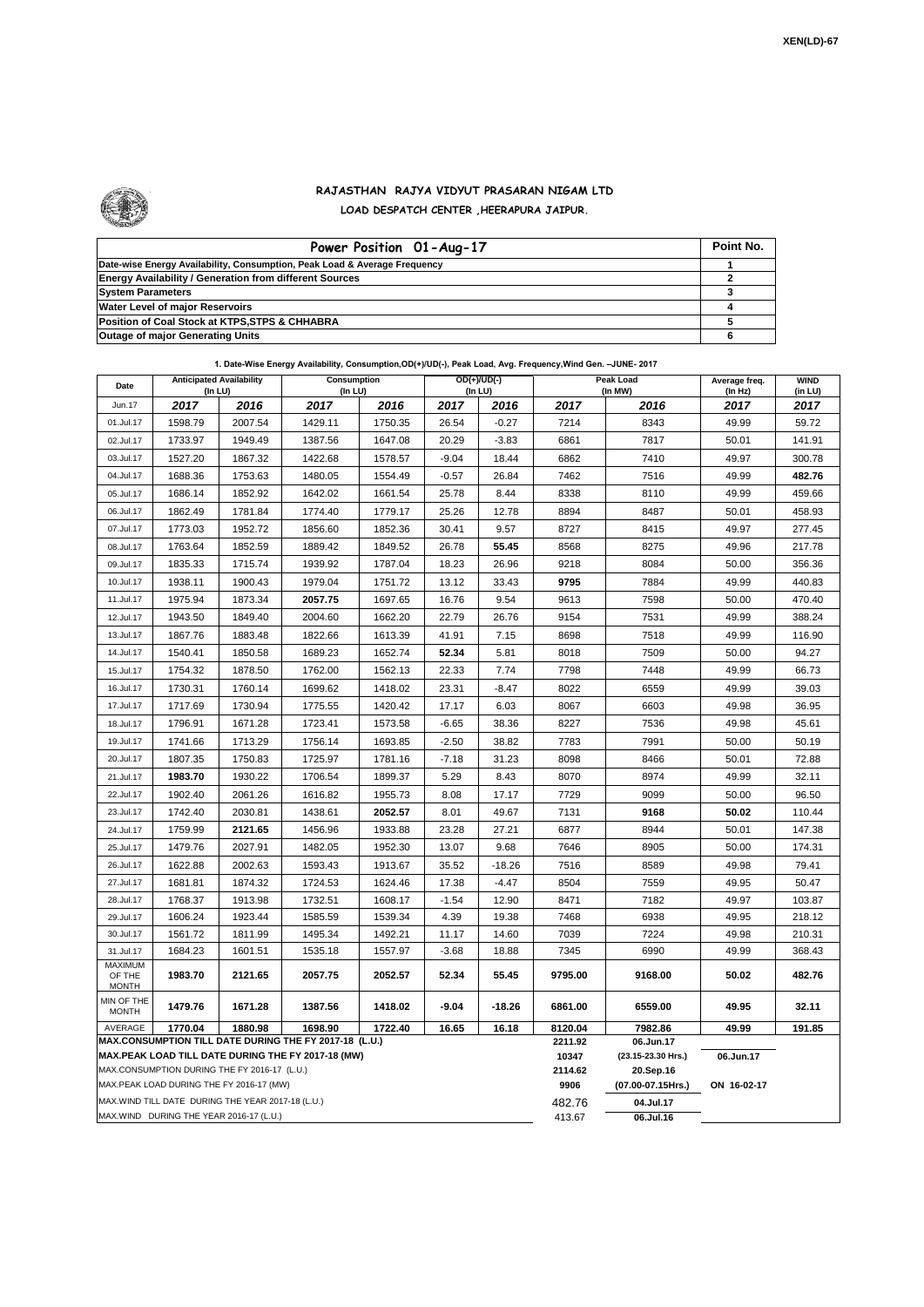| 2. Anticipated Availability/Generation From Different Sources |  |  |  |
|---------------------------------------------------------------|--|--|--|
|                                                               |  |  |  |

| S.No.               | (In LU)<br>Sources Available to Rajasthan / Installed        | Prior             | <b>Prior</b>       | Actual             |
|---------------------|--------------------------------------------------------------|-------------------|--------------------|--------------------|
|                     | Capacity as on 30.09.2016                                    | assessment of     | assessment of      | Energy             |
|                     | (In MW)                                                      | Avail. For next   | Avail.             | Received           |
|                     |                                                              | Dav               |                    |                    |
|                     |                                                              | 42.00             | 31-Jul-17          |                    |
| 1<br>$\overline{2}$ | KTPS (1240/1240)<br>STPS (1500/1500)                         | 55.00             | 84.00<br>55.00     | 42.51<br>43.66     |
| 3                   | DHOLPUR GAS CCPP (330/330)                                   | 0.00              | 0.00               | 0.00               |
| 4                   | RAMGARH (273.5/273.5)                                        | 46.00             | 46.00              | 45.82              |
| 5                   | RAPP-A(200/200)                                              | 36.00             | 36.00              | 40.26              |
| 6                   | MAHI (140/140)                                               | 0.00              | 0.00               | 0.00               |
| $\overline{7}$      | CHAMBAL (RPS+JS) (135.5/271)                                 | 0.00              | 0.00               | 4.29               |
| 8<br>9              | GIRAL LIGNITE (250/250)<br>CHHABRA TPS 1000/1000)            | 0.00              | 0.00               | 0.00<br>226.43     |
| 10                  | ADANI (TPS) + KALISINDH (TPS)                                | 162.00<br>288.00  | 162.00<br>424.00   | 270.99             |
|                     | (1200+1200/1320+1200)                                        |                   |                    |                    |
| 11                  | WIND FARM (3980.40/4119.15)                                  | 357.00            | 240.00             | 368.43             |
| 12                  | SOLAR POWER(737.70/1295.70)                                  | 0.00              | 0.00               | 0.00               |
| 13                  | CAPTIVE POWER PLANTS                                         | 0.00              | 0.00               | 0.00               |
| 14                  | REGIONAL (INTRA STATE) O.A. (VLTPS)                          | 0.00              | 0.00               | 0.00               |
| 15<br>16            | OPEN ACCESS<br>BIOMASS - (101.95/119.25)                     | $-62.26$          | $-70.53$           | $-71.32$           |
| 17                  | BARSINGHSAR LTPS(250/250)                                    | 3.00<br>25.00     | 4.00<br>25.00      | 3.61<br>24.41      |
| 18                  | RAJWEST (1080/1080)                                          | 229.00            | 108.00             | 80.29              |
|                     | <b>TOTAL (A): 1-18</b>                                       | 1180.74           | 1113.47            | 1079.38            |
| 19                  | <b>BBMB COMPLEX</b>                                          |                   |                    |                    |
|                     | a) BHAKRA(230.79/1516.3)                                     | 35.18             | 35.24              | 34.87              |
|                     | b) DEHAR (198/990)                                           | 29.26             | 29.32              | 29.30              |
|                     | c) PONG (231.66/396)                                         | 22.64             | 22.73              | 24.73              |
| 20                  | TOTAL : a TO c<br><b>CENTRAL STATIONS</b>                    | 87.08             | 87.29              | 88.90              |
|                     | d) SINGRAULI (300/2000)                                      | 82.36             | 61.56              | 29.99              |
|                     | e) RIHAND<br>(310.24/3000)                                   | 117.49            | 98.22              | 61.87              |
|                     | f) UNCHAHAR-I(20/420)                                        | 0.02              | 0.00               | 0.28               |
|                     | q) UNCHAHAR-II& III(61/630)                                  | 1.22              | 0.02               | 2.50               |
|                     | h) INDIRA GANDHI STPS(JHAJHAR) 0.00/1500)                    | 0.00              | 0.00               | 0.00               |
|                     | i) NCTPS DADRI St-II (43.22/980) + DADRI-TH                  | 0.00              | 7.90               | 5.01               |
|                     | j) DADRI GAS (77/830)                                        | 2.32              | 2.42               | 0.99               |
|                     | k) ANTA<br>(83.07/419)<br>I) AURAIYA<br>(61.03/663)          | 0.00<br>0.00      | 0.00<br>0.00       | 0.00<br>0.00       |
|                     | m) NAPP<br>(44/440)                                          | 9.14              | 9.12               | 9.12               |
|                     | n) RAPP-B<br>(125/440)                                       | 31.09             | 31.09              | 31.09              |
|                     | o) RAPP-C<br>(88/440)                                        | 20.00             | 20.58              | 20.58              |
|                     | p) SALAL<br>(20.36/690)                                      | 0.95              | 4.79               | 4.57               |
|                     | (70.37/720)<br>q) URI                                        | 16.75             | 16.76              | 16.71              |
|                     | r) TANAKPUR<br>(10.86/94)                                    | 2.51              | 2.51               | 2.43               |
|                     | S) [CHAMERA –I (105.84/540)                                  | 25.15             | 25.15              | 25.15              |
|                     | t) CHAMERA-II (29.01/300)<br>u) CHAMERA-III (25.21/231)      | 6.00<br>6.02      | 6.72               | 6.31               |
|                     | v) DHAULIGANGA (27/280)                                      | 6.50              | 6.02<br>6.42       | 6.02<br>6.42       |
|                     | w) DULHASTI (42.42/390)                                      | 7.40              | 10.10              | 10.09              |
|                     | x) SEWA (13/120)                                             | 3.28              | 3.28               | 3.28               |
|                     | y) NJPC (112.00/1500)+RAMPUR(31.808/412.02)                  | 34.57             | 33.48              | 33.38              |
|                     | z) TEHRI (75/1000)                                           | 16.65             | 16.56              | 16.56              |
|                     | aa) KOTESHWR (33.44/400) + PARBATI3 (56.73/520)              | 29.81             | 20.40              | 37.33              |
|                     | ab) TALA                                                     | 3.33              | 3.67               | 3.67               |
|                     | ac) MUNDRA UMPP (380/4000)<br>ad) SASAN (372/3960)           | 68.66             | 48.02              | 23.57              |
|                     | ae) FRKKA+KHLGN+TLCHR (70.18/3940)                           | 42.00<br>13.56    | 43.88<br>0.00      | 19.99<br>0.99      |
|                     | af) URS POWER(DADRI TH-I)                                    | 0.00              | 0.00               | 0.00               |
|                     | TOTAL SCHEDULE(a TO af)                                      | 633.87            | 565.93             | 466.79             |
|                     | <b>LOSSES</b>                                                | $-20.55$          | $-5.56$            | $-14.26$           |
|                     | NET SCHEDULED                                                | 613.32            | 560.37             | 452.53             |
| 21                  | BILATERAL (REG.) EXCL. BANKING                               | 26.41             | 26.41              | 26.41              |
| 22                  | <b>BANKING</b>                                               | $-12.15$          | $-48.10$           | $-48.10$           |
| 23                  | BILATERAL(INTER-REG.). EXCLUDING (ISOA &<br><b>BANKING)</b>  | 88.38             | 52.30              | 48.70              |
| 24                  | INTER STATE OPEN ACCESS (BILATERAL+IEX)                      | 62.26             | 70.53              | 71.32              |
| 25                  |                                                              |                   |                    |                    |
|                     | <b>INDIAN ENERGY EXCHANGE</b><br><b>TOTAL(B): (19 TO 25)</b> | -149.32<br>628.91 | $-91.37$<br>570.75 | $-91.37$<br>459.49 |
|                     | TOTAL GENERATION (A +B) : 1 TO 25                            |                   |                    | 1538.86            |
|                     | OVER DRAWAL (+)/UNDER DRAWAL (-)                             |                   |                    | $-3.68$            |
|                     | <b>GRAND TOTAL</b>                                           | 1809.65           | 1684.22            | 1535.18            |
|                     | <b>LAST YEAR</b>                                             | 1800.23           | 1601.51            | 1557.97            |